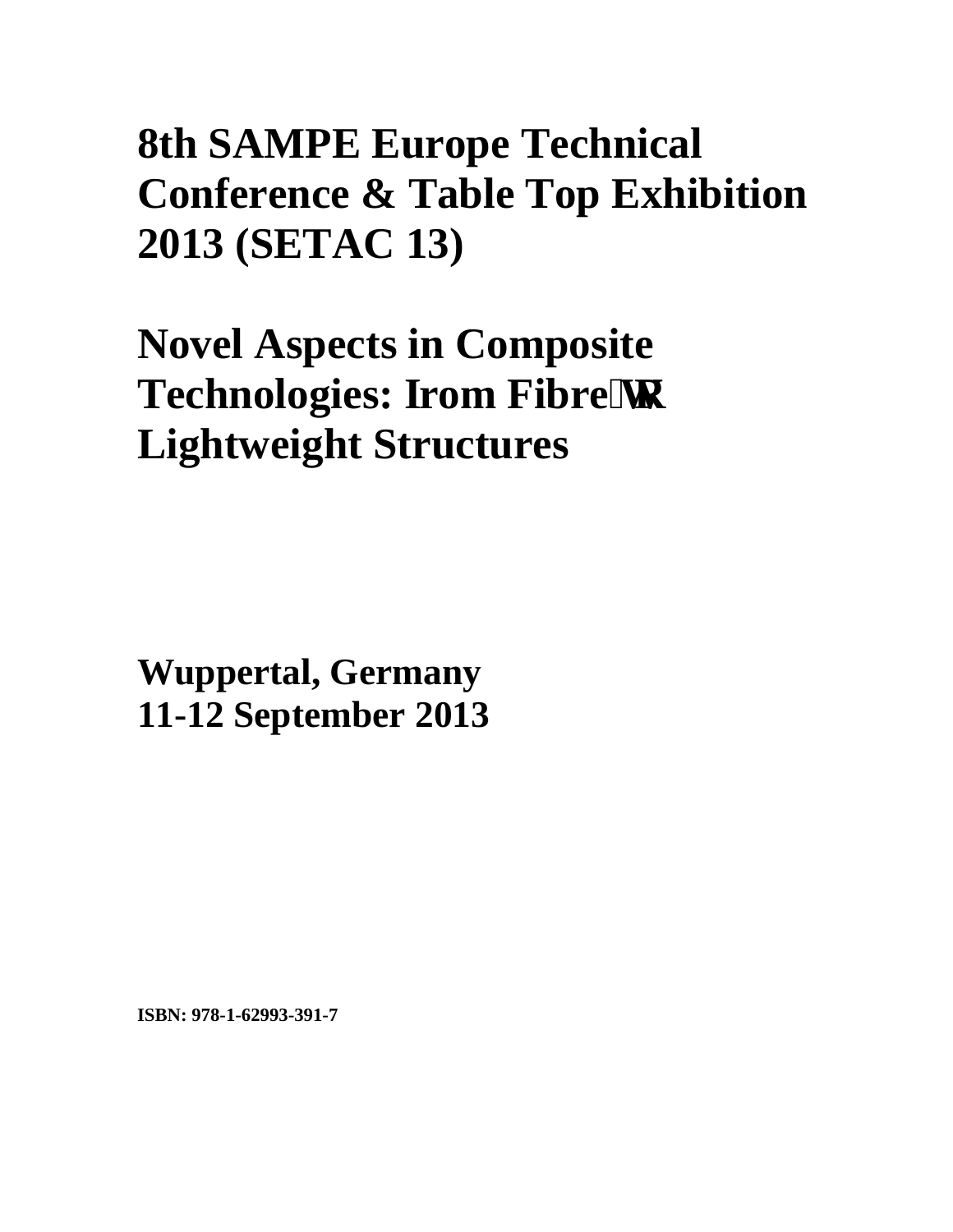**Printed from e-media with permission by:** 

Curran Associates, Inc. 57 Morehouse Lane Red Hook, NY 12571



**Some format issues inherent in the e-media version may also appear in this print version.** 

Copyright© (2013) by SAMPE Europe All rights reserved.

Printed by Curran Associates, Inc. (2014)

For permission requests, please contact SAMPE Europe at the address below.

SAMPE Europe PO Box 128 CH-4125 Riehen 2/ Basel, Switzerland

Phone: 41-61-601 87 71 Fax: 41-61-601 81 28

sebo@sampe-europe.org

### **Additional copies of this publication are available from:**

Curran Associates, Inc. 57 Morehouse Lane Red Hook, NY 12571 USA Phone: 845-758-0400 Fax: 845-758-2634 Email: curran@proceedings.com Web: www.proceedings.com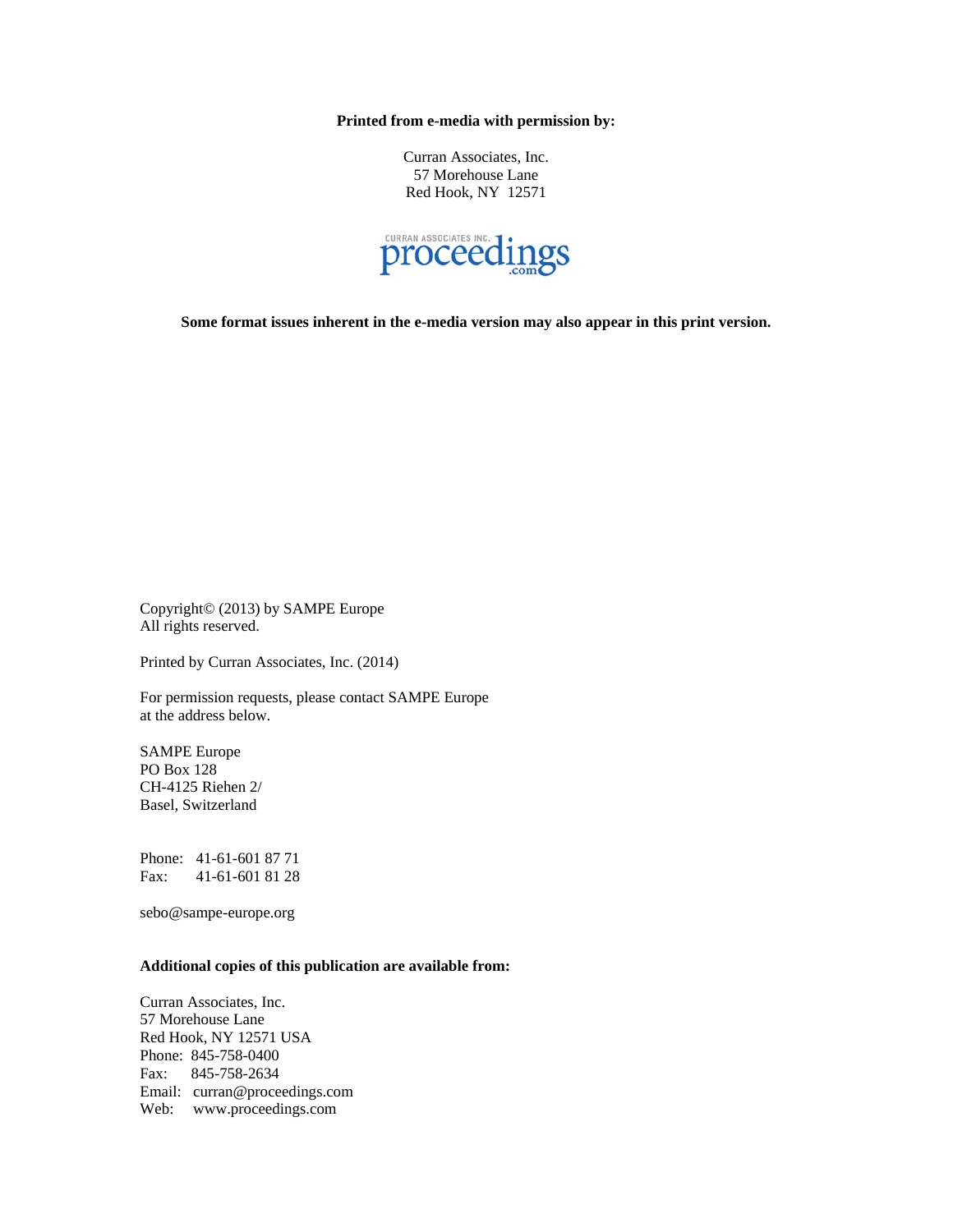

# TABLE OF CONTENTS

### KEY-NOTE

Paper KN

# Carbon moves the World, Carbon Fibers as Enabler for sustainable Material Revolution in Air

Speaker & Author: Dr.Hubert Jäger, SGL Carbon Group, D-86405 Meitingen .............................. 2

**SESSION 1: DESIGN Session Chairman L. Cohen** 

### Paper 07

Fiber Reinforced Plastics in Machine Tool Building: A systematic approach Speaker: Ben Haugk, Technical University München, D-85748 Garching Authors: K. Drechsler, B. Haugh, Technical University München, D-85748 Garching .................. 27

Paper 08

# Accurate 2D permeability measurement: Optical permeability characterization Speaker: Harald Grössing, Montan University Leoben, Christian Doppler Laboratory, A-8700 Leoben

Authors: R. Schledjewski, H. Grössing, E. Fauster, Montan University Leoben, A-8700 Leoben .... 34

Paper 11

# Challenges in the design of a CFC Nacelle for an advanced Turboprop

Speaker: Miguel Angel Calero Gallardo, AIRBUS MILITARY, E-28906 Getafe Authors: F.M. Prieto, F.J. Lopez del Cerro, A. Sanz Rodrigo, A.P. Madrid, L. Rubio Garcia, M.A. Calero Gallardo, AIRBUS MILITARY, E-28906 Getafe ................................................................... 41

Paper 25

# Optimization of the structure and the Infusion Process of a CFRP Fuselage Stiffener, according to the fiber reorientation by the Draping Process

Speaker: Andreas Biel, Technical University Clausthal, D-38878 Clausthal-Zellerfeld Authors: G. Ziegmann, D. Meiners, A. Biel, Technical University, D-38878 Clausthal-Zellerfeld - O. Deniz, P. Horst, Technische Universität Braunschweig, D-38108 Braunschweig .......................... 48

### SESSION 2: MATERIAL & TESTING SESSION Chairman G. Ziegmann

Paper 03

# New developments of Fire Safety Regulations for Materials used in Aircraft Cabin Interiors

Speakers & Author: D. Langer, K. Bösser, ZODIAC Aerospace Premium Galleys / SELL GmbH., D-35745 Herborn .......................................................................................................................... 57

Paper 20

Fatigue of immersed Glass Reinforced Polymer Composites Tidal Turbine Blades Speaker: Ciaran Kennedy, National University of Ireland, Galway, Mech. Engineering Department, Galway Authors: C. Kennedy, C.O. Bradaigh, S. Leen, National University of Ireland, Galway ................ 62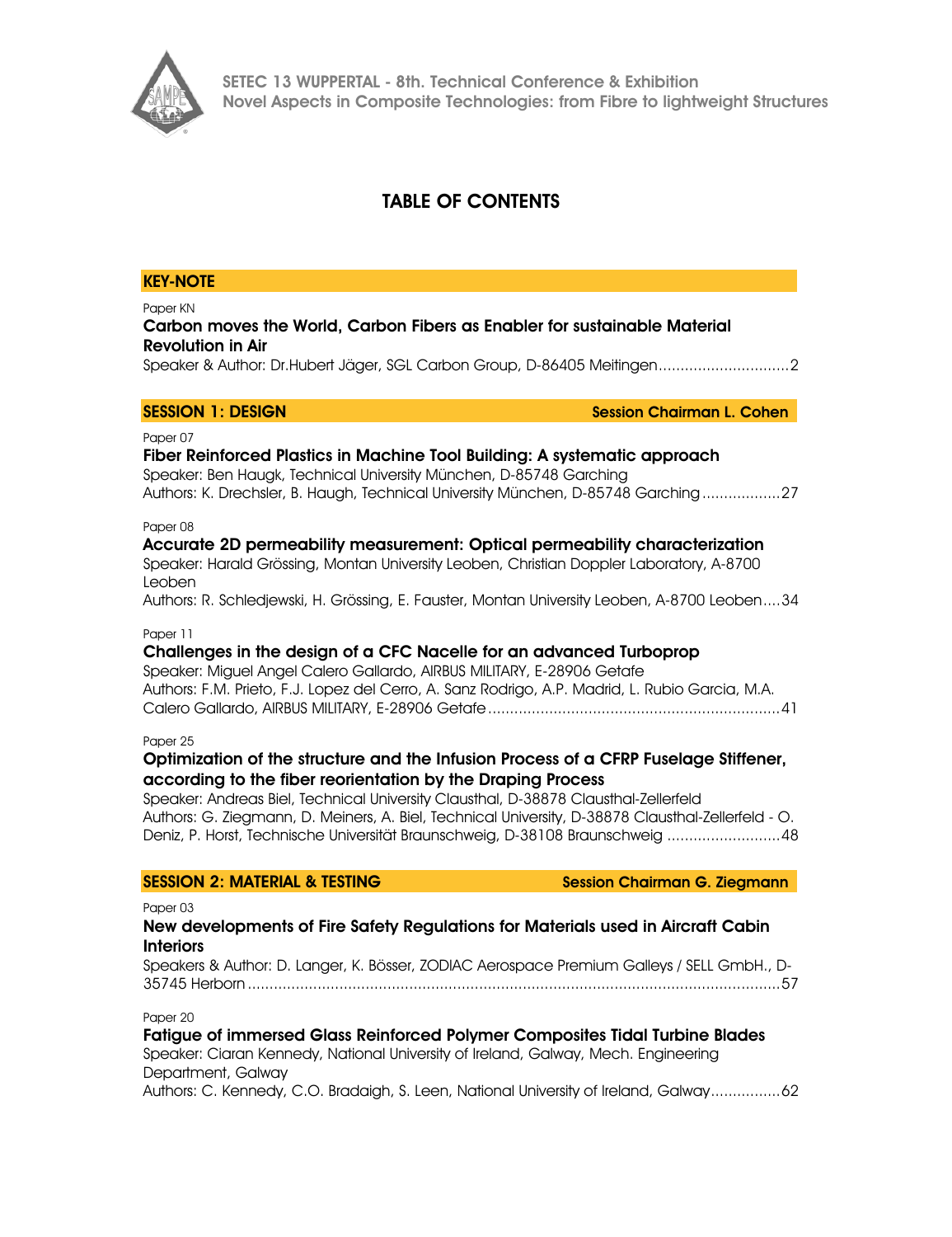

### Paper 22

### Production, Characterization and Modification of a Cartrode as Heating Element for Resistance Welding of CFRP-Structures

Speaker: Amke Eggers, Technical University Clausthal, D-38678 Clausthal-Zellerfeld Authors: W. Surjoseputro, G. Ziegmann, D. Meiners, A. Eggers, TU Clausthal, D-38678 Clausthal-Zellerfeld ................................................................................................................................... 69

### Paper 23

# A Novel variable load energy absorbing Composite Component for improving Helicopter **Crashworthiness**

Speaker: Tiansong Hou, University of New South Wales, Sydney, Australia Authors: B.G. Prusty, G.M.K Pearce, D.W. Kelly, T. Hou, University of New south Wales, Sydney - R. Thomson, Advanced Composite Structures Australia, Fishermans Bend, Australia ................ 76

### Paper 26

### Manipulating Fabric Shear Deformation by means of Membrane Tensioning – from picture frame tests to generic geometries

Speaker: F.N. Nezami, TU Dresden D-01067 Dresden Authors: C. Cherif, T. Gereke, TU Dresden, Institut of Textile Machinery & High Performance Material Technology, D-01067 Dresden - F.N. Nezami, TU Dresden D-01067 Dresden .............. 83

SESSION 3: ENGINEERING SESSION SESSION 3: ENGINEERING

### Paper 04

### Manufacturing and Property Study of partial cured Panels

Speaker: Betty Fantina Llorente, FIDAMC Tecnogetafe, E-28906 Getafe Authors: F.C. Alonso, B.F. Llorente, FIDAMC Tecnogetafe, E-28906 Getafe ............................... 91

Paper 17

### Robot based Plasma Treatment for the assembly of Helicopter Subfloor Groups

Speaker: Niko Seeger, EUROCOPTER Deutschland, D-86609 Donauwörth Authors: P. Kustosz, U. Eberth, N. Seeger, EUROCOPTER Deutschland, D-86609 Donauwörth - K. Drechsler, Technical University München, D-85748 Garching ................................................ 98

### Paper 18

# Development and Analysis of a Composite Flange to attach a highly loaded Cardan Joint

Speaker: Janna Sofie Riechwald, XPERION GmbH., D-34123 Kassel Authors: W. Bleser, H. Schürmann, Technische Universität Darmstadt, D-64287 Darmstadt, J.S. Riechwald, XPERION GmbH., D- 34123 Kassel ........................................................................ 105

### Paper 21

# Specification of the Failure Behaviour after Impact – Evaluation of different Methods of Damage Detection

Speaker: Michael Weinmann, Technische Universität Clausthal, D-38678 Clausthal-Zellerfeld Authors: D. Meiners, M. Weinmann, G. Ziegmann, Technische Universität Clausthal, D-38678 Clausthal-Zellerfeld .................................................................................................................. 110

Paper 24

| Understanding the differences between Design Data and Finite Element Input Data |
|---------------------------------------------------------------------------------|
| Speaker: William Marsden, GRANTA DESIGN, CB1 7EG Cambridge, UK                  |
| Authors: E. Cope, S. Newham, W. Marsden, GRANTA Design, Cambridge, UK117        |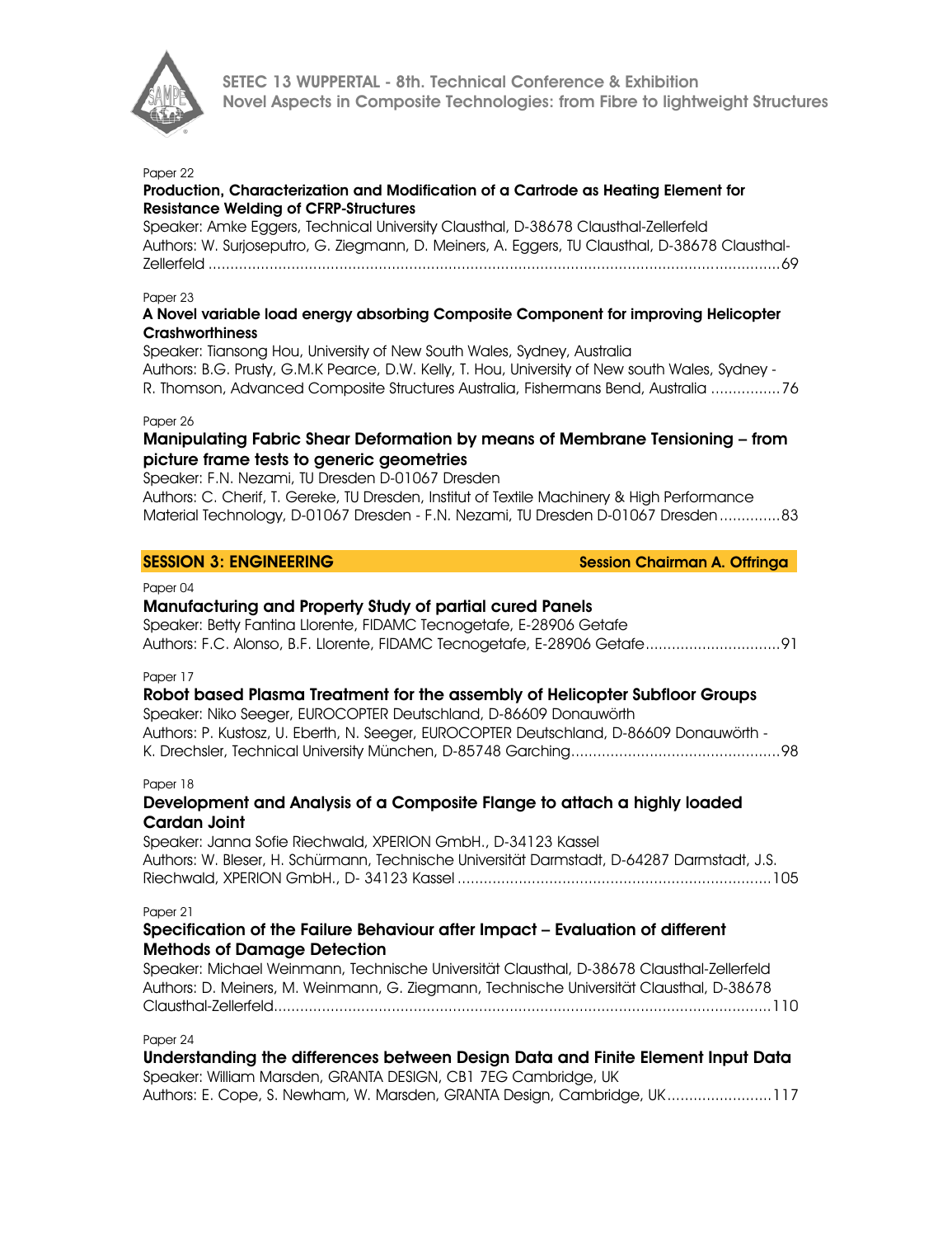

| <b>SESSION 4: PROCESSING</b>                                                                                                                                                                                                                                                | <b>Session Chairman J. Vuorinen</b>   |
|-----------------------------------------------------------------------------------------------------------------------------------------------------------------------------------------------------------------------------------------------------------------------------|---------------------------------------|
| Paper 16<br>Developing an automated system for the removal of protective films from Pre-preg<br>Material, to Remove a manufacturing bottleneck in terms of pick and place<br>automation<br>Speaker: C. Ward, University of Bristol, GB-BS8 1TR Bristol                      |                                       |
| Paper 19<br>Fast and robust Joining Process for Aerospace Components by local heating of<br><b>Paste Adhesives</b><br>Speaker: A. Sanchez Cebrian, ETH Zürich, ,CH-8092 Zürich<br>Authors: M. Zogg, P. Ermanni, A. Sanchez Cebrian, ETH Zürich, CH-8092 Zürich132           |                                       |
| Paper 38<br>Tenax® Part via Preform (PvP): New Preform Technology for Carbon Fiber RTM<br>Speaker: Constantin Mützel, Toho-Tenax Europe GmbH., D-42103 Wuppertal<br>Authors: M. Schneider, C. Mützel, Toho-Tenax Europe GmbH., D-42103 Wuppertal139                         |                                       |
| <b>SESSION 5: THERMOPLASTICS</b>                                                                                                                                                                                                                                            | <b>Session Chairman A. Kwakernaak</b> |
| Paper 10<br>Novel Composite Tool Chain and its Application for Fibre Reinforced<br><b>Thermoplastics</b><br>Speaker: Matthias Horn, German Aerospace Center (DLR) D-70569 Stuttgart                                                                                         |                                       |
| Paper 12<br>Semi-Empirical Optimization of a repair geometry of Carbon Fiber Reinforced<br><b>Thermoplastic Structures</b><br>Speaker: Markus Kaden, German Aerospace Center (DLR) D-70569 Stuttgart                                                                        |                                       |
| Paper 13<br>Inline-Impregnation - a Flexible Processing Technology for Thermoplastic<br>reinforced Composites<br>Speaker: Markus Hildebrandt, RWTH Aachen, ITA Department, D-52074 Aachen<br>Authors: Ch. Hopmann, R. Schöldgen, K. Fischer, M. Hildebrandt, RWTH Aachen156 |                                       |
| Paper 35<br>Pull-off strength assessment of co-consolidated AS4/PEEK T-joints<br>Speaker: Bert Rietman, TPRC, NL-7521 PN Enschede                                                                                                                                           |                                       |
| Paper 37<br><b>Carbon Fibre Reinforced Thermoplastic for Aerospace Application</b><br>Speaker & Author: A. Gilliot, Toho-Tenax Europe GmbH., D-42103 Wuppertal171                                                                                                           |                                       |